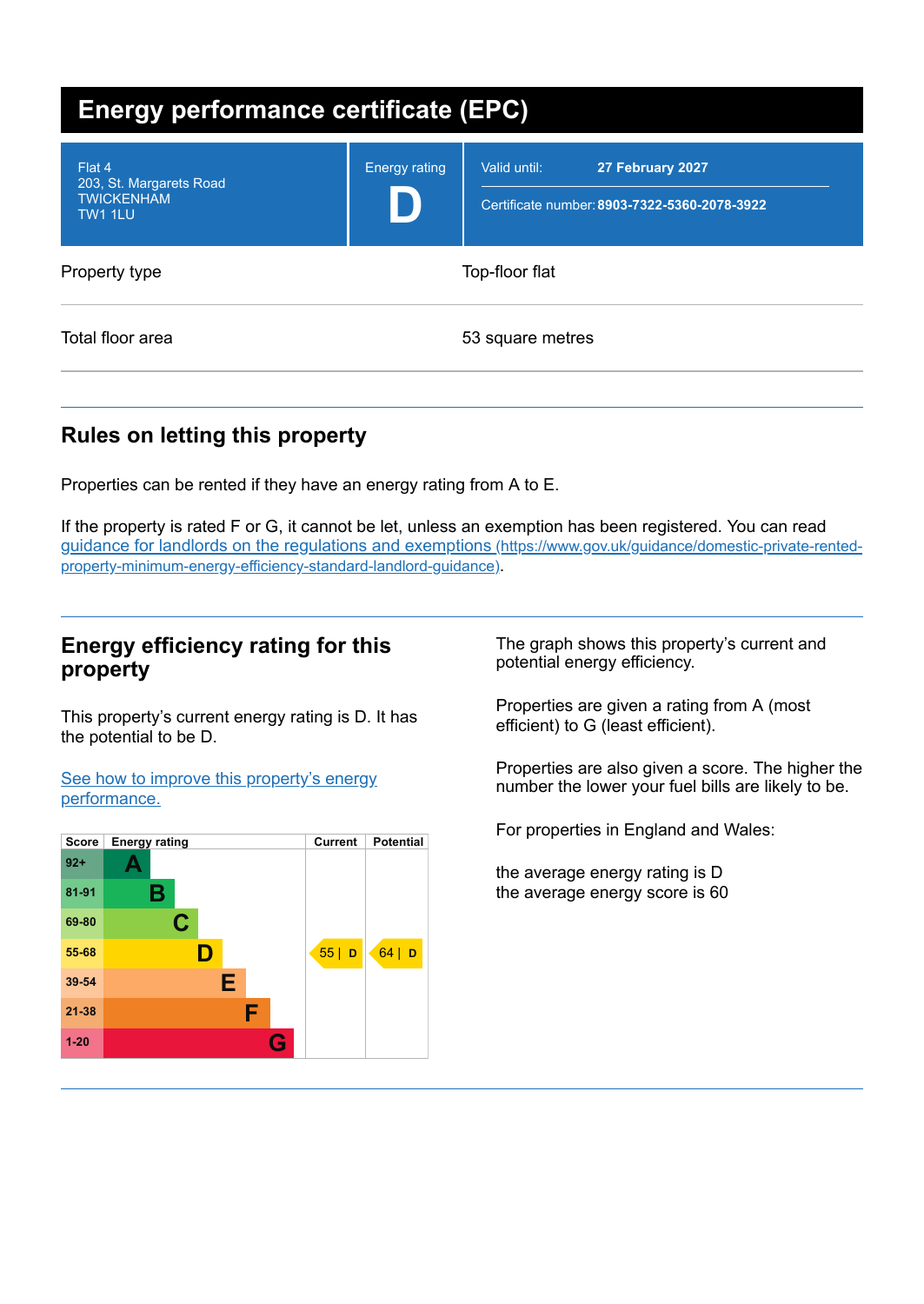# **Breakdown of property's energy performance**

This section shows the energy performance for features of this property. The assessment does not consider the condition of a feature and how well it is working.

Each feature is assessed as one of the following:

- very good (most efficient)
- good
- average
- poor
- very poor (least efficient)

When the description says "assumed", it means that the feature could not be inspected and an assumption has been made based on the property's age and type.

| <b>Feature</b>       | <b>Description</b>                              | Rating    |
|----------------------|-------------------------------------------------|-----------|
| Wall                 | Solid brick, as built, no insulation (assumed)  | Very poor |
| Wall                 | Timber frame, as built, no insulation (assumed) | Poor      |
| Roof                 | Pitched, no insulation (assumed)                | Very poor |
| Window               | Partial double glazing                          | Poor      |
| Main heating         | Boiler and radiators, mains gas                 | Good      |
| Main heating control | Programmer, room thermostat and TRVs            | Good      |
| Hot water            | From main system                                | Good      |
| Lighting             | Low energy lighting in all fixed outlets        | Very good |
| Floor                | (another dwelling below)                        | N/A       |
| Secondary heating    | None                                            | N/A       |

#### **Primary energy use**

The primary energy use for this property per year is 364 kilowatt hours per square metre (kWh/m2).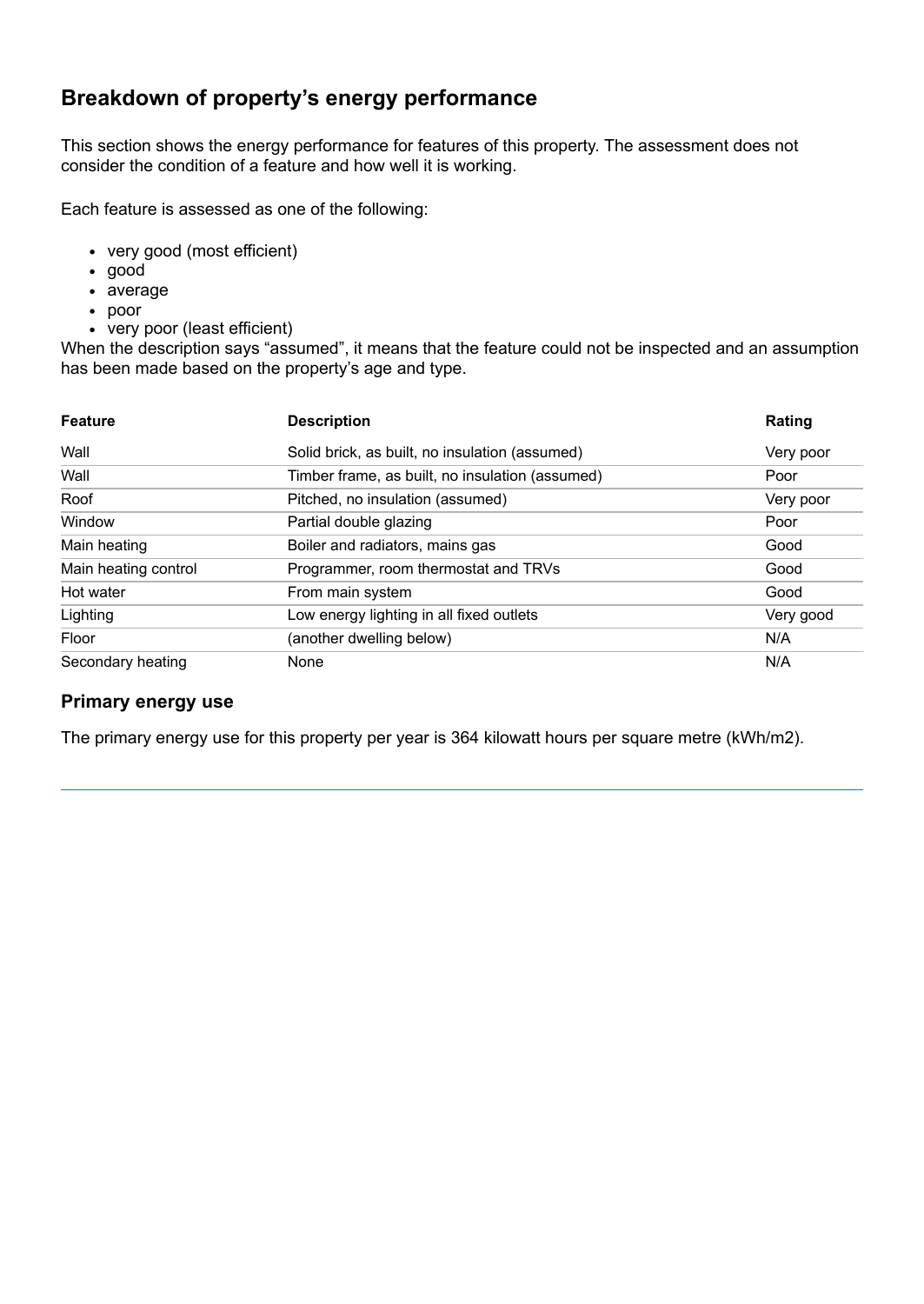|                                                                                                        | This property produces                                                                                                                                                            | 3.4 tonnes of CO2                                                                                                                             |  |
|--------------------------------------------------------------------------------------------------------|-----------------------------------------------------------------------------------------------------------------------------------------------------------------------------------|-----------------------------------------------------------------------------------------------------------------------------------------------|--|
|                                                                                                        | This property's potential<br>production                                                                                                                                           | 2.5 tonnes of CO2                                                                                                                             |  |
| Properties are rated in a scale from A to G<br>based on how much carbon dioxide (CO2) they<br>produce. |                                                                                                                                                                                   | By making the recommended changes, you<br>could reduce this property's CO2 emissions by<br>0.9 tonnes per year. This will help to protect the |  |
|                                                                                                        |                                                                                                                                                                                   |                                                                                                                                               |  |
|                                                                                                        | Environmental impact ratings are based on                                                                                                                                         |                                                                                                                                               |  |
| 6 tonnes of CO <sub>2</sub>                                                                            | energy use. They may not reflect how energy is<br>consumed by the people living at the property.                                                                                  |                                                                                                                                               |  |
|                                                                                                        | <b>Environmental impact of this</b><br>This property's current environmental impact<br>rating is E. It has the potential to be D.<br>Properties with an A rating produce less CO2 | environment.<br>assumptions about average occupancy and                                                                                       |  |

# <span id="page-2-0"></span>**How to improve this property's energy performance**

Making any of the recommended changes will improve this property's energy efficiency.

If you make all of the recommended changes, this will improve the property's energy rating and score from D (55) to D (64).

| <b>Recommendation</b>                                                | <b>Typical installation</b><br>cost | <b>Typical yearly</b><br>saving |
|----------------------------------------------------------------------|-------------------------------------|---------------------------------|
| 1. Internal or external wall insulation                              | £4.000 - £14.000                    | £147                            |
| 2. Replace single glazed windows with low-E double glazed<br>windows | £3,300 - £6,500                     | £18                             |

#### **Paying for energy improvements**

Find energy grants and ways to save energy in your home. [\(https://www.gov.uk/improve-energy-efficiency\)](https://www.gov.uk/improve-energy-efficiency)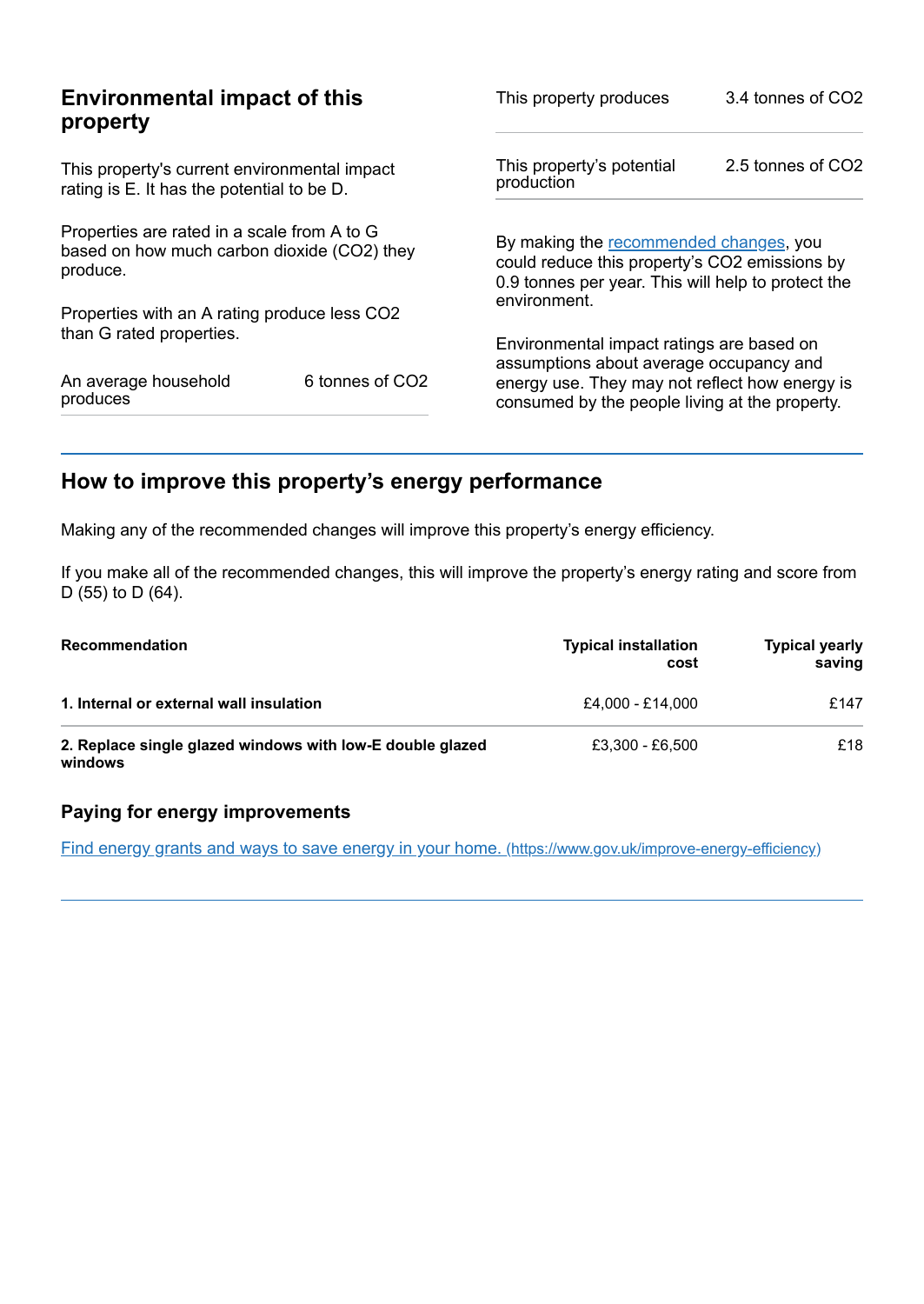## **Estimated energy use and potential savings**

| Estimated yearly energy<br>cost for this property | £771 |
|---------------------------------------------------|------|
| Potential saving                                  | £165 |

The estimated cost shows how much the average household would spend in this property for heating, lighting and hot water. It is not based on how energy is used by the people living at the property.

The estimated saving is based on making all of the [recommendations](#page-2-0) in how to improve this property's energy performance.

For advice on how to reduce your energy bills visit Simple Energy Advice [\(https://www.simpleenergyadvice.org.uk/\)](https://www.simpleenergyadvice.org.uk/).

#### **Heating use in this property**

Heating a property usually makes up the majority of energy costs.

#### **Estimated energy used to heat this property**

| Space heating | 11603 kWh per year |
|---------------|--------------------|
| Water heating | 1737 kWh per year  |

## Potential energy savings by installing insulation

| Type of insulation     | Amount of energy saved |
|------------------------|------------------------|
| <b>Loft insulation</b> | 4342 kWh per year      |
|                        |                        |

**Solid wall insulation** 3535 kWh per year

You might be able to receive Renewable Heat Incentive payments [\(https://www.gov.uk/domestic](https://www.gov.uk/domestic-renewable-heat-incentive)renewable-heat-incentive). This will help to reduce carbon emissions by replacing your existing heating system with one that generates renewable heat. The estimated energy required for space and water heating will form the basis of the payments.